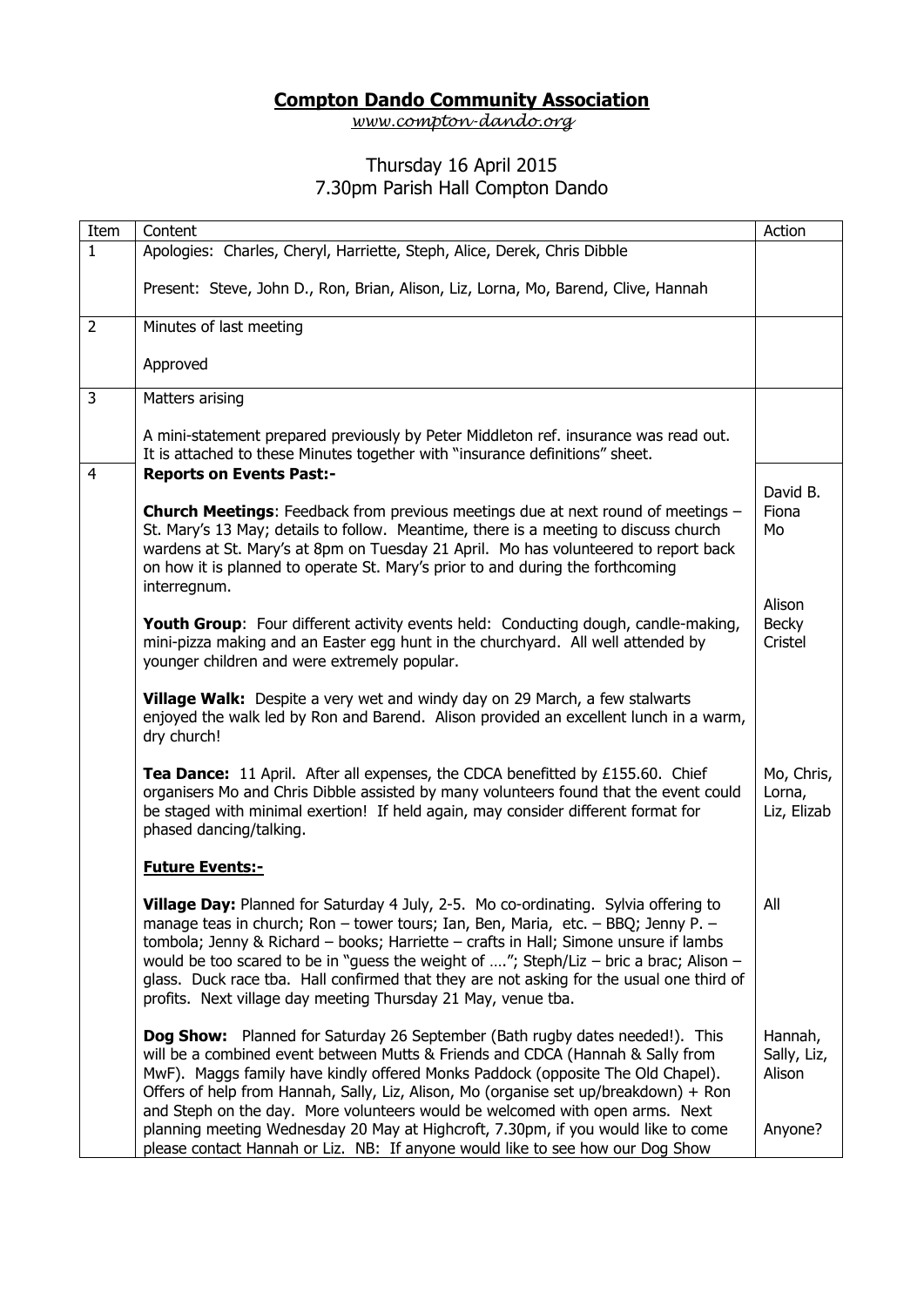| might work, do go to Clutton on 16 May where Sally & Hannah are running a charity<br>dog show.<br><b>WW2 event/village picnic:</b> As few people are showing an interest in this suggestion,<br>Alison,<br>Alison proposes it is dropped off the agenda. However, it is proposed that individuals<br>Brian,<br>who served are investigated and some sort of commemoration be developed.<br>Joy, etc<br>Murder Mystery: As a tribute to Peter Middleton, Barend and the cast are to try to<br>Barend<br>progress. Current date is provisionally 12 December 2015 but Barend would like cast<br>Cast<br>availability for a meeting to discuss the situation by the time CDCA meet next on 4<br>June.<br><b>Updates</b><br>Appointment of Treasurer: The meeting expressed thanks to Derek Lee for offering<br>to take over this role. Hannah declined to vote due to vested interest, as he is her<br>partner; the rest of those present voted unanimously to appoint Derek as Treasurer.<br><b>Defib. insurance:</b> As noted on the Agenda, the insurance of £9.12 will be met by the<br>Parish Council. Ben Wall has agreed to remain the representative to check the item<br>regularly.<br>Some people would like to receive training in its use. However, we are assured that<br>anyone can use it without training. The emergency services should be aware of its<br>existence and should give the release code whenever required.<br>Tablecloths: There are two appropriate sizes of ivory damask cloths which CDCA<br>Liz<br>thought should be free to loan to villagers if used in Parish Hall. If our tables & cloths<br>are taken out of the Hall, a deposit equal to the cost of the cloths is suggested. Liz to<br>draft a proposal to advise Parish Hall Committee that cloths are available to all hirers of<br>the Hall at a cost of £2/cloth, regardless of size, to cover the cost of laundering and,<br>eventually, replacing.<br>Website Feedback: Brian commented at the lack of archive material - Somerset web<br>design are to supply material and CDCA to decide how to use. Useful material<br>contained in the two village books:- |
|-------------------------------------------------------------------------------------------------------------------------------------------------------------------------------------------------------------------------------------------------------------------------------------------------------------------------------------------------------------------------------------------------------------------------------------------------------------------------------------------------------------------------------------------------------------------------------------------------------------------------------------------------------------------------------------------------------------------------------------------------------------------------------------------------------------------------------------------------------------------------------------------------------------------------------------------------------------------------------------------------------------------------------------------------------------------------------------------------------------------------------------------------------------------------------------------------------------------------------------------------------------------------------------------------------------------------------------------------------------------------------------------------------------------------------------------------------------------------------------------------------------------------------------------------------------------------------------------------------------------------------------------------------------------------------------------------------------------------------------------------------------------------------------------------------------------------------------------------------------------------------------------------------------------------------------------------------------------------------------------------------------------------------------------------------------------------------------------------------------------------------------------------------------|
|                                                                                                                                                                                                                                                                                                                                                                                                                                                                                                                                                                                                                                                                                                                                                                                                                                                                                                                                                                                                                                                                                                                                                                                                                                                                                                                                                                                                                                                                                                                                                                                                                                                                                                                                                                                                                                                                                                                                                                                                                                                                                                                                                             |
|                                                                                                                                                                                                                                                                                                                                                                                                                                                                                                                                                                                                                                                                                                                                                                                                                                                                                                                                                                                                                                                                                                                                                                                                                                                                                                                                                                                                                                                                                                                                                                                                                                                                                                                                                                                                                                                                                                                                                                                                                                                                                                                                                             |
|                                                                                                                                                                                                                                                                                                                                                                                                                                                                                                                                                                                                                                                                                                                                                                                                                                                                                                                                                                                                                                                                                                                                                                                                                                                                                                                                                                                                                                                                                                                                                                                                                                                                                                                                                                                                                                                                                                                                                                                                                                                                                                                                                             |
|                                                                                                                                                                                                                                                                                                                                                                                                                                                                                                                                                                                                                                                                                                                                                                                                                                                                                                                                                                                                                                                                                                                                                                                                                                                                                                                                                                                                                                                                                                                                                                                                                                                                                                                                                                                                                                                                                                                                                                                                                                                                                                                                                             |
|                                                                                                                                                                                                                                                                                                                                                                                                                                                                                                                                                                                                                                                                                                                                                                                                                                                                                                                                                                                                                                                                                                                                                                                                                                                                                                                                                                                                                                                                                                                                                                                                                                                                                                                                                                                                                                                                                                                                                                                                                                                                                                                                                             |
|                                                                                                                                                                                                                                                                                                                                                                                                                                                                                                                                                                                                                                                                                                                                                                                                                                                                                                                                                                                                                                                                                                                                                                                                                                                                                                                                                                                                                                                                                                                                                                                                                                                                                                                                                                                                                                                                                                                                                                                                                                                                                                                                                             |
|                                                                                                                                                                                                                                                                                                                                                                                                                                                                                                                                                                                                                                                                                                                                                                                                                                                                                                                                                                                                                                                                                                                                                                                                                                                                                                                                                                                                                                                                                                                                                                                                                                                                                                                                                                                                                                                                                                                                                                                                                                                                                                                                                             |
|                                                                                                                                                                                                                                                                                                                                                                                                                                                                                                                                                                                                                                                                                                                                                                                                                                                                                                                                                                                                                                                                                                                                                                                                                                                                                                                                                                                                                                                                                                                                                                                                                                                                                                                                                                                                                                                                                                                                                                                                                                                                                                                                                             |
| "The Houses of Compton Dando" is copyright Katherine Bunyan, Sue Caola & Pamela<br>Cole; Illustrations copyright Corin Sands; front cover copyright Edwin Penny. "The<br>Village of Compton Dando" is copyright Margaret Roe & Rebecca Palmer (Rebecca<br>Palmer also took or collected the photos); cover again copyright Edwin Penny.<br>It is suggested that the PC website and the CDCA website should have links to each<br>other.                                                                                                                                                                                                                                                                                                                                                                                                                                                                                                                                                                                                                                                                                                                                                                                                                                                                                                                                                                                                                                                                                                                                                                                                                                                                                                                                                                                                                                                                                                                                                                                                                                                                                                                     |
| Grass Cutting: Liz confirmed that Nigel Gale had agreed to do 6 cuts per year<br>starting almost immediatel (now advised of delay due to Nigel's injured ribs). Payment<br>due after the final cut. Still awaiting response from the Diocese via Fiona as to whether<br>they would contribute funds.                                                                                                                                                                                                                                                                                                                                                                                                                                                                                                                                                                                                                                                                                                                                                                                                                                                                                                                                                                                                                                                                                                                                                                                                                                                                                                                                                                                                                                                                                                                                                                                                                                                                                                                                                                                                                                                        |
| Village Repairs: Liz reported complete lack of assistance from Banes but that Parish<br>Council had an Agenda item covering damage to War Memorial frontage and damage to<br>adjacent bank + Compton Common.                                                                                                                                                                                                                                                                                                                                                                                                                                                                                                                                                                                                                                                                                                                                                                                                                                                                                                                                                                                                                                                                                                                                                                                                                                                                                                                                                                                                                                                                                                                                                                                                                                                                                                                                                                                                                                                                                                                                                |